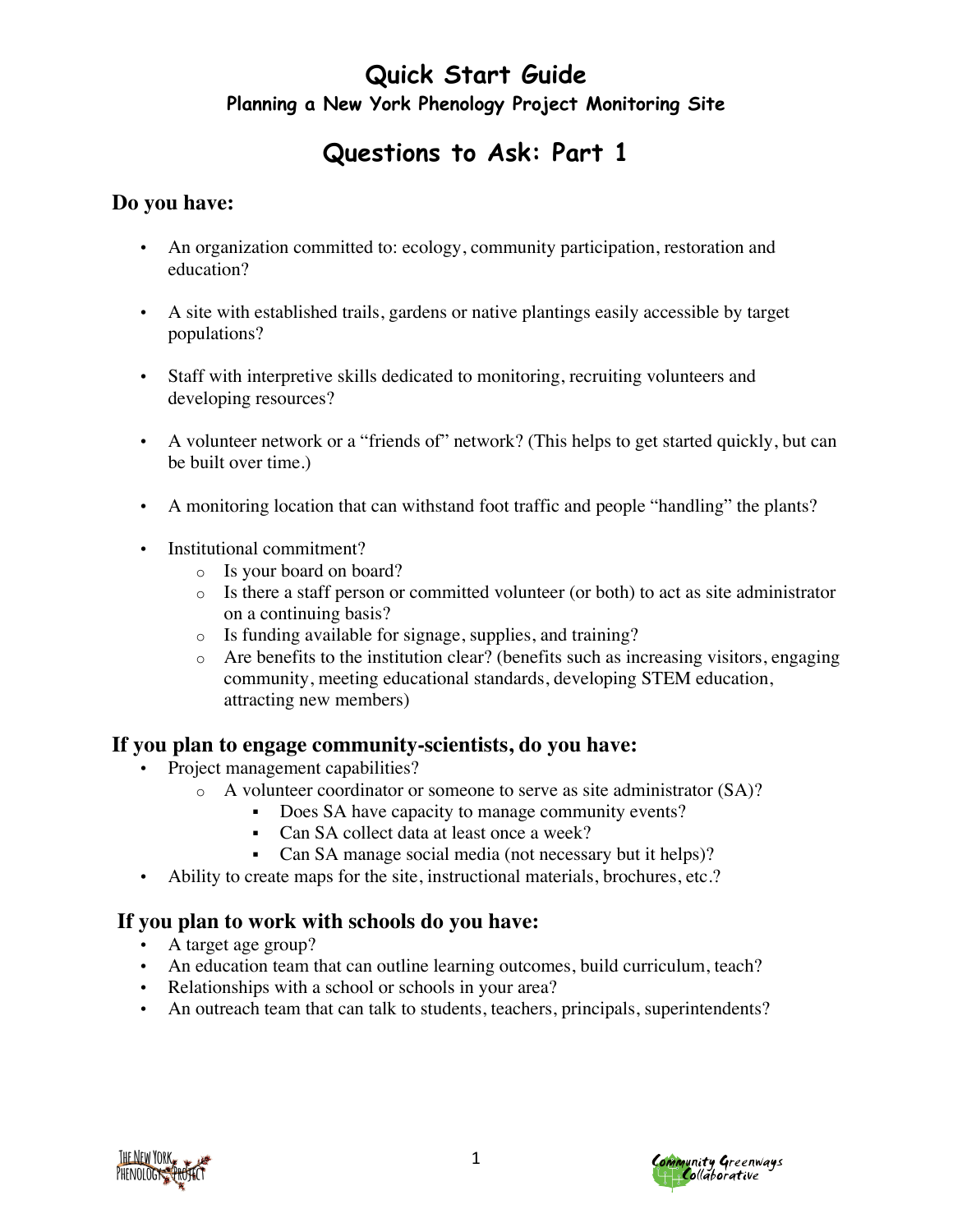# **Before You Launch: Part 2**

### **Crucial Preparation Tasks**:

- Be clear about your target audience (Community? School groups? Both?)
- Consider how many people you want as "core observers" and decide how to recruit them
- Know if you have a particular scientific question beyond the New York Phenology Project focus on plant–pollinator interactions (and whether you are monitoring both plants and pollinators/animals)
- Decide whether other activities and content areas will link with this project (i.e. Will you plant a pollinator garden? Will you build bee hotels? Will you engage other organizations to help you get related projects going? What ecological concepts or educational standards will you address?)
- Before you set a launch date make sure you have adequate time to:
	- o choose species (See Quick Start Guide, Part 3)
	- o choose specific specimens or locations for plants you will monitor
	- o mark plant specimens or locations since it is difficult to ID plants in winter, do this in another season if possible
	- $\circ$  plan one or more trainings for your participants (See Quick Start Guide, Part 4)
- Make plans to:
	- o train participants multiple times each season
	- o stay in frequent email contact with participants
	- o organize gatherings intermittently
- Establish a well-defined budget for materials (i.e., large sign < \$200, Smaller herbarium signs  $\sim$  \$10-\$20 per sign, Small tags and flagging: \$10-\$20 for 60+.) or find sources for donations. Be prepared to replace damaged items and consider whether items will need to be replenished every year.

### **You've got a basic outline of what you want to do… Now build your action plan for the first year:**

Can your staff prepare to launch your project or will you need to engage a consultant to help get you started?

Do you want to launch as a pilot with your staff gathering data or do you want to engage the community right away?

What do you need to do to get your staff//board ready to take on this project?



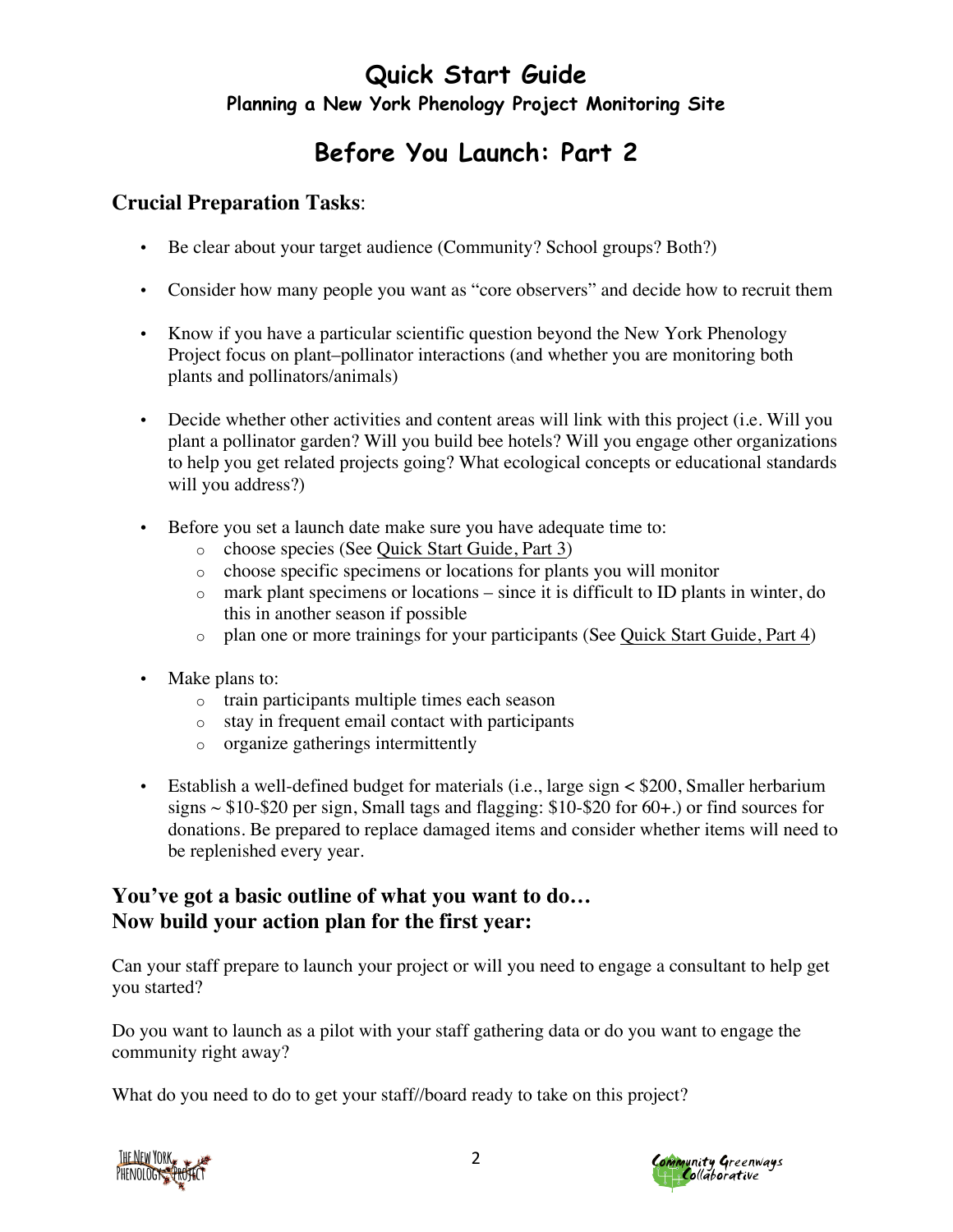Set dates! Date of launch: Date of first training: Date of follow up training: (Remember to allow time for all the tasks and decisions that have to happen before launch.)

What needs to be done to get the site ready?

How many species? How many individual plants tagged?:

What staff members will monitor? How many participants do you want to engage?

Long-term strategic goals:

First year accomplishment objectives:

How will you assess your project's success?

# **Choosing Species to Monitor: Part 3**

### **If possible, choose species that:**

- Are on the New York Phenology Project species list or USA-NPN (National Phenology Network) list of regional campaign species to allow for regional assessment and comparison.
- Have historical datasets in your region for comparisons across time.
- Are familiar or special to you or your target audience, or offer educational opportunities (i.e. pollinators and their associated plant species)
- Will provide interesting phenophases at seasonally appropriate times for your target audience (i.e. autumn through spring for school groups, summer for summer camps, yearround for community groups)
- Make sure that all species you choose are on the USA-NPN list of species (there are over 1000 species!)



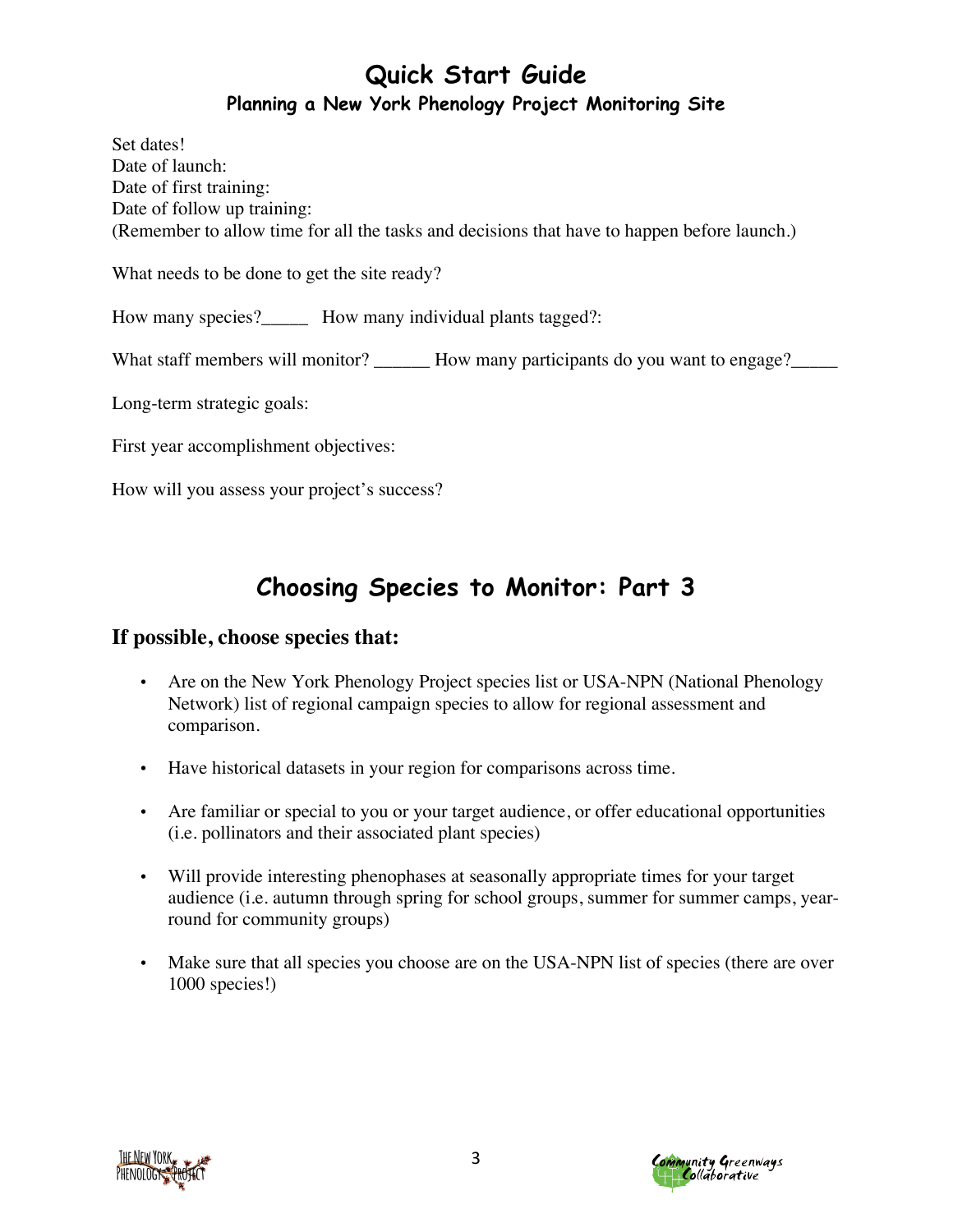#### **More to consider when choosing species to monitor:**

- Choose a small number of species so that volunteers can successfully learn to identify all the phenophases for each. Because each species has different challenges to accurate phenophase identification, it's best to limit the number so that you can help participants know what each phenophase looks like for each species. Don't fall prey to the naturalist urge to track every species – your data collection will become too arduous and you will dread going out!
- For plants, tag three individuals per species, if possible, to capture individual variation. Plants should be close to the trail and have branches you can touch or see closely.
- For animals, think about how you will train participants to correctly identify the species. Insects in particular can be difficult to ID.
- Start five to ten total species and twenty or fewer individual plants in all. Don't overwhelm your participants or yourself in the initial pilot year. You can always add more species or individual in future years.
- Set up your organization's account and list of species on Nature's Notebook before data collection begins.

### **Tags and signs Ideally, your trail will have the following components:**

- A large, attractive permanent sign at the beginning of your trail that explains the project and provides contact information.
- Smaller arboretum style signs with the name of each species for every tagged individual to help participants locate the plants along the trail. Make sure that these signs can be firmly (semi-permanently) established in the ground, especially in situations where they are likely to be vandalized or removed. Be prepared to buy more signs when they do get removed (or run over by a bike, or a tree falls on them, etc.)
- Small tags or labels directly on each plant depicting its individual ID code. (These codes should be the ones that appear on your data sheets and on your list of species on the Nature's Notebook website). Make sure you affix the tag to a place that is obvious to participants and will not get trimmed back by trail maintenance staff.
- Flags to make the plants more visible in the heavy growth stage other plants may obscure your plants. If you are flagging in the early spring, consider how much growth will take place around your tagged plants during the growing season. Flags need to be obvious to data collectors, but not be too obnoxious to other trail users. NOTE: Check on the visibility of all flags and signage as the growing season progresses. If needed, move flags and signs or trim back foliage to improve visibility.



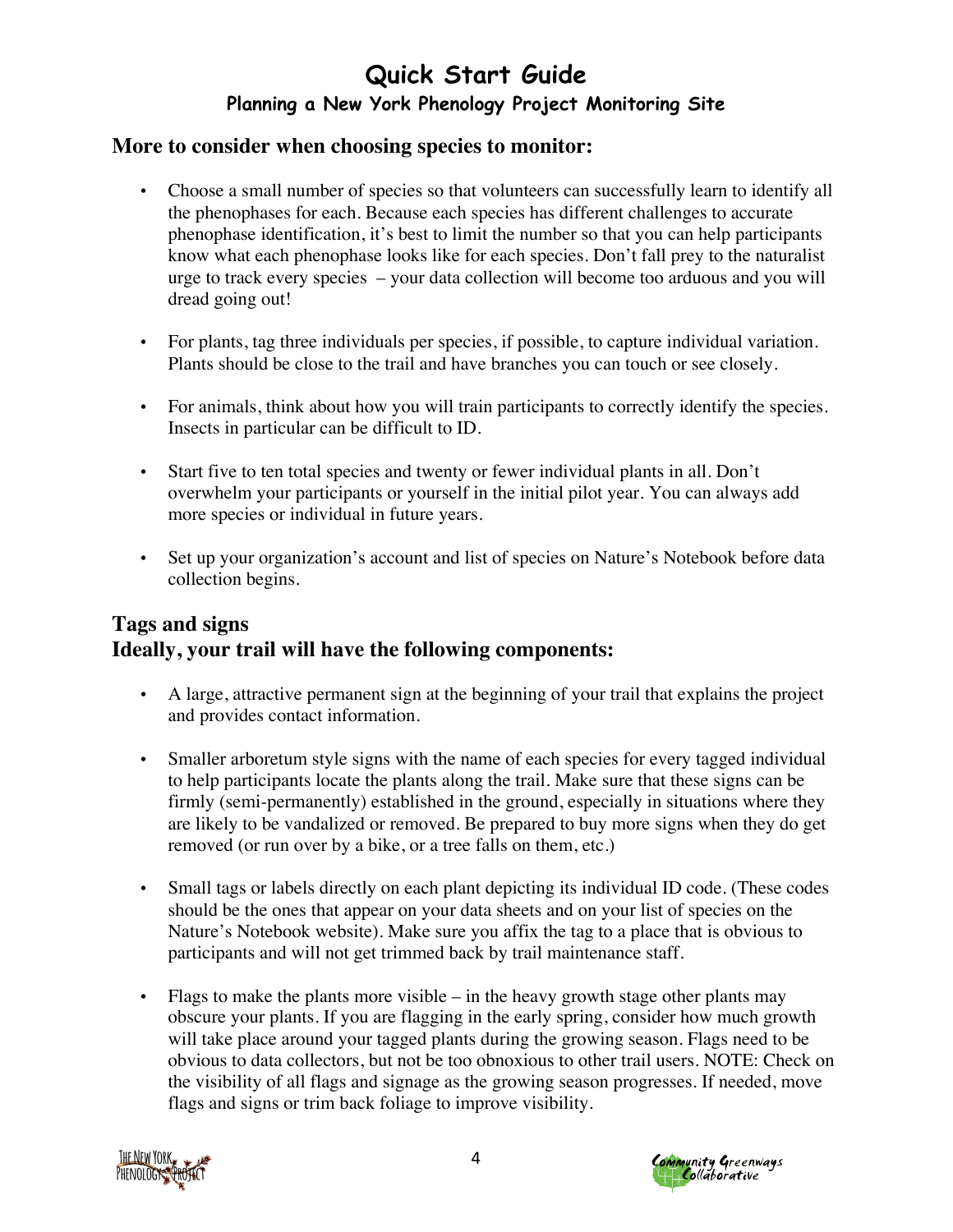# **Training and Leadership: Part 4**

### **Training:**

- Host a training session with visuals such as a PowerPoint or other presentation, samples of your plants, handouts, and species identification cards.
- Educational resources can be found on the New York Phenology Project website.
- The introductory presentation should introduce your project, New York Phenology Project, National Phenology Network, species you will monitor, your datasheet and how to establish a Nature's Notebook account.
- Head to the site and share a meal or snacks together.
- Actually collect data at the site. Each participant should have a datasheet to record phenophases. Encourage participants to ask questions about datasheets, species identification, and phenophase descriptions. Practice more than you think is necessary.
- Follow up through email within a few days and check in regularly.
- Host another training in a few weeks and again in another 6 weeks or so.
- Have a potluck or gathering around a favorite plant phenophase or something of that nature to retain excitement levels about the subject and continue to build community.

### **Leadership:**

- It is necessary to have a site administrator that works at the site (or a really dedicated volunteer that agrees to take on that role) who will collect the same data that participants are gathering and host/organize events. Over time, you can identify and "groom" participants for leadership roles.
- Continue to solicit participant input and be willing to change plants, locations, or volume of data collected to meet your participant needs.
- Be a community builder. Not just formal trainings but potlucks and other social events are important, too.
- Create mechanisms for participants to submit photos or social media posts.
- Have all documents in one location maps, data sheets, information guides, photo guides. These can be hosted on NYPP's website or your own or both.